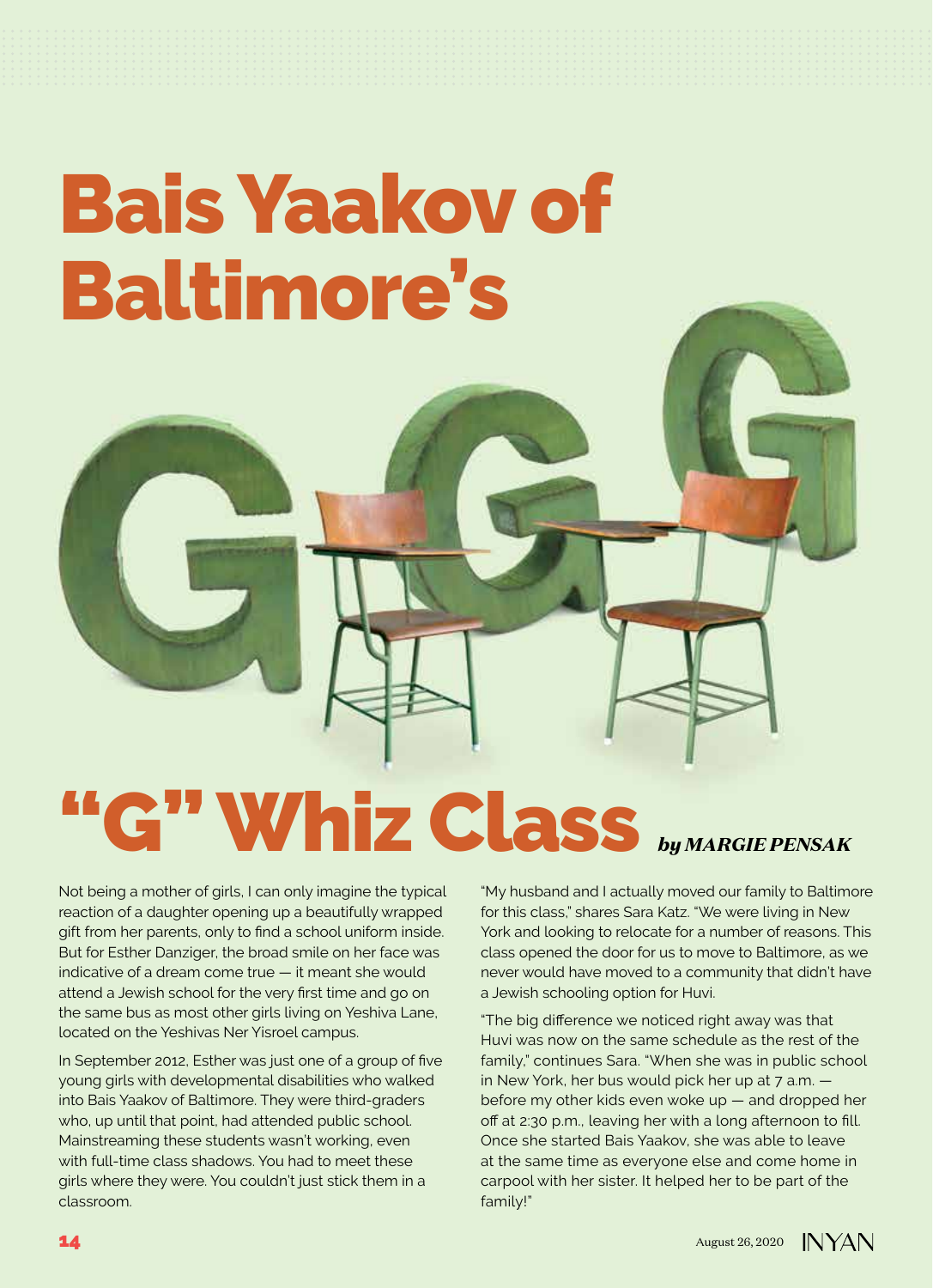### A Joint Effort

It was thanks to the dynamic push from former Bais Yaakov of Baltimore Elementary School principal Rabbi Mendel Freedman, *a"h*, that this innovative class took shape in under a month. He named it the "G Class," because the school already had divisions A through F; it has been known as "G" ever since.

This fall, seven years later, the members of this class are tenth-graders at Bais Yaakov, taking sign language classes and a full complement of Judaic and general studies classes, as well as participating fully in school functions and extracurricular activities. The class is a joint effort of SHEMESH — a program that provides educational support for Jewish children with learning differences in a Jewish setting — and Bais Yaakov. The school provides

space for the girls and pays their morning *limudei kodesh* teachers; parents pay tuition to Bais Yaakov.

Program Director Fayge Friedman elaborates, "Bais Yaakov takes 'ownership' for the 'G' class — it doesn't feel like it is just housing the class. Over the years it has had to work out some challenges. For example, when we first came to the middle school in sixth grade, there wasn't a classroom for us. The principal, Rabbi Hexter, gave



the girls."

Rabbi Mendel Freedman, *z"l* 

"Hashem gave each special-needs child a *neshamah tehorah* and it needs to be fed with *kedushah*," remarks "G" parent Shaindy Chaifetz. "We felt that Sara Rivka would be able to gain from a Jewish education, especially by being able to observe and interact with other typical *frum* girls on a daily basis. She is very happy to be in Bais Yaakov and has many 'non-G' Bais Yaakov friends."

up the school's conference room for the 'G' class. School conferences were held in the nurse's office all year."

#### Mainstream Success

The "G" girls are included in all extracurricular activities, whether it is participating in the school Gemach program, going on the annual eighth-grade trip to Washington, D.C., visiting nursing-home residents weekly, or taking part in the bas mitzvah program or bi-annual high school production. This past school year, as ninthgraders, the girls participated in the school's biggest production ever — held on the Goucher College stage. They were not hidden in the back; they joined just like everybody else, front and center!

"I love how the class has their own specialized learning within their classroom but are mainstreamed for extracurricular activities and really made to feel like part of the school," says Sara. "Huvi initially resisted socializing with the other girls but now considers her classmates to be her closest friends. The learning is really fine-tuned to the

#### Shout-Outs from Teachers

Esther Resnick teaches the class sign language once a week.

girls' needs, and they are learning way more than anyone

Aviva Shafran's mother, Shalva, adds, "The *limudei kodesh* teachers really reach out and ask the parents what they want covered. Even if we don't know, they come up with such good ideas of what would make a lasting impact on the kids. This past year, the teacher went through different phrases that are constantly being used in our culture, such as *b'ezras Hashem, baruch Hashem*, *limudei kodesh* — phrases that we throw around but that could get lost in the shuffle if they were never introduced to them. Also, songs that are constantly being sung at *kumzitzes* when the girls are together, *zemiros* sung at home, *davening* tunes — making them much more meaningful to

ever thought they could. "

"'G' class makes me smile," says Esther. "I jumped at this opportunity to teach these young women. American Sign Language (ASL) is used many times from birth-2 years of age and I knew these girls had early exposure to sign language. Sign is a gross-motor skill and easier than speaking/verbal communication, which is a fine-motor skill. Their talent and deep feeling were displayed at our ASL Purim production for the Jewish deaf community."

Chumi Millman teaches the girls social skills, lessons that focus on any areas of need identified by the teachers and parents — like those related to peer relationships, setting and striving toward personal goals, zones of regulation, social thinking, relating coherent stories, maintaining attention and more.

Remarks Chumi, "It's clear that the girls have come a very long way in these skills and I believe they're more prepared to engage with similar-aged peers now than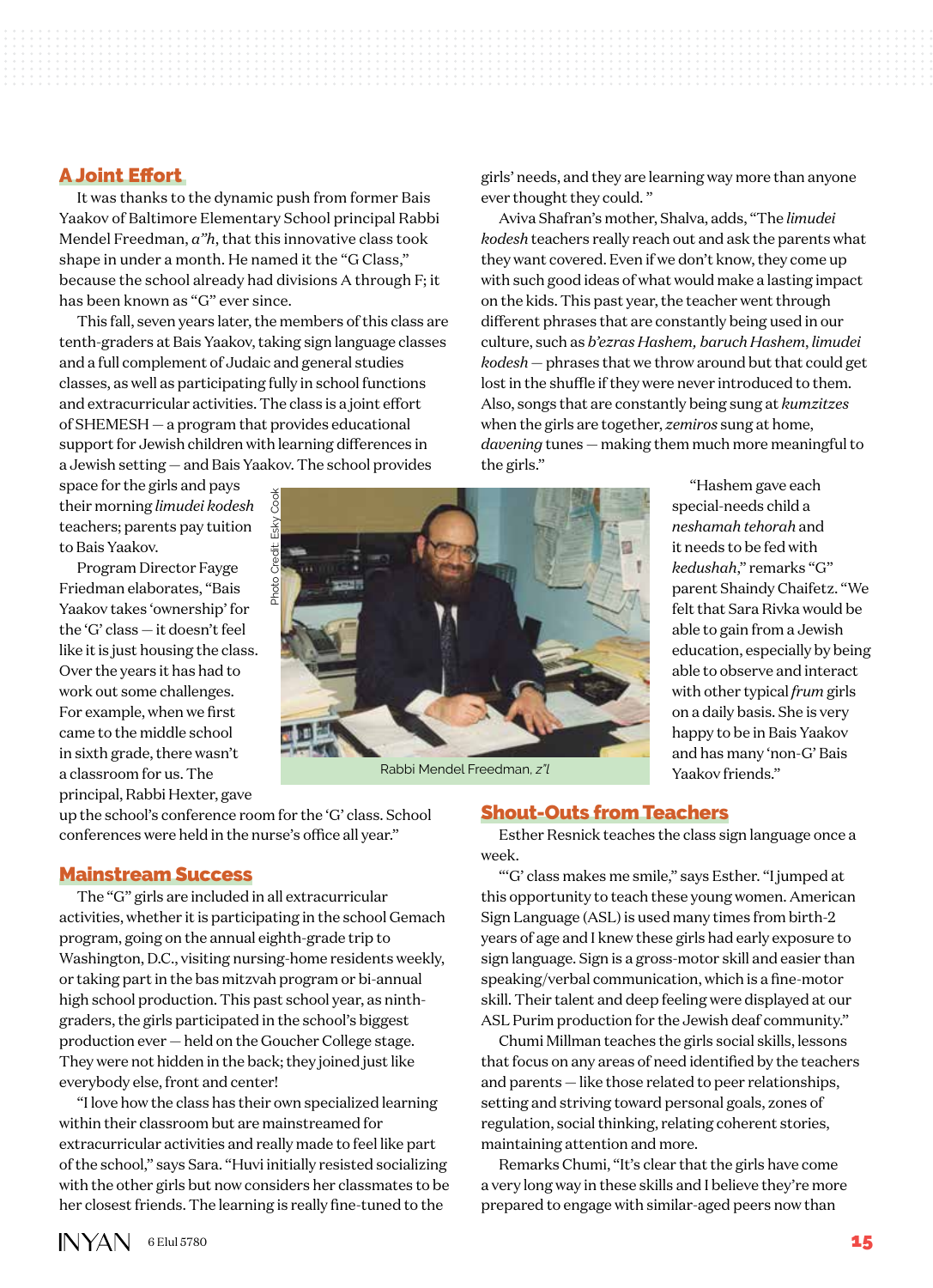they were a couple of years ago, despite their older age and the need to be even more adept at this than previously.

"It's hard to identify exactly what is so special about the 'G' class," continues Chumi. "A few things I've noted is the girls' eagerness and excitement for life and for others, their infectious personalities, their amazing ability to see right through to the core of many matters, and the way they absorb, remember, and assimilate what they have learned."

Shaindy Silver teaches all the *limudei kodesh* subjects to the girls — *Chumash, Parashah, Ivris, yedios klalios, halachah, biur tefillah, ma'amarei Chazal*, and others, depending on the year.

"I strive to give them a positive atmosphere and a love of *Yiddishkeit*, of learning and of growing," says Shaindy. "We focus on mastering academic skills while working on social skills and selfimprovement at the same time. I feel that teaching the class gives me an enthusiasm for life which is what the girls have in abundance. They are such happy people! Also, they have taught me what it means to really work on oneself."

Elisheva Jacobs teaches reading, writing, math, and social studies/ science to the "G" girls in the afternoon, focusing on practical life skills and building content and background knowledge.

Elisheva elaborates, "We have a lot of fun doing it. When practicing money skills, we went to the JCC's restaurant and enjoyed putting our skills into real-life practice. I really love teaching and working with this class for so many reasons. They are growth-oriented. When we worked on a social skill of 'opening doors' (i.e. not giving up, being positive, etc.), the girls all encouraged and complimented each other for doing this. All of these things constantly

inspire me, and on top of this, we have an amazing support team of teachers, therapists, administrators, and others to work with!"

#### Thriving in COVID Times

Using a variety of distance-learning tools, the girls participated in Zoom sessions, conference calls, and prerecorded lessons. They took culinary arts, social skills, sign language and math on Zoom and learned appropriate behavior for participating, such as using the chat, muting and unmuting, raising their hands and posting reactions. In *Chumash* class, they even learned *Rashis* and *Rambans*.

"Typically, students with special-needs have not fared as well as their peers with regard to online learning; this group shone," shares Fayge. "They were able to get the hang of the Zoom sessions, cooking online, learning social skills and sign language. They developed skills for communicating online that they didn't previously have.

Prior to COVID-19, notes Fayge, even making a phone call was not easy for these girls. Although they are very happy to be social, it can be hard for others to understand them. Also, sometimes they get on the phone and stay on too long; sometimes they call, hang up and call right back. Recordings of these girls show that they were pretty silly in the first session — some of them not looking at the screen; some of them busy doing other things — but by their final activity, three months later, they had really picked up some good skills.

"Esther adjusted very easily to Zoom," says her mother, Rivky. "She loves having a schedule, and she was super responsible about getting to class on time every day. She definitely missed in-person interaction with her peers, but her class participation increased over Zoom. Whereas in class she was often reluctant to answer questions, she had no problem over Zoom. It's

#### SHOUT-OUTS FROM "G" STUDENTS

Aviva: "I love learning, taking notes and sharing my notes!'; "I love playing drums in production and doing activities with the school."

Sara Rivka: "I love my 'G' class because I always have nice teachers and my special friends. My favorite part of the day is to hear the daily announcements from the G.O. or Gemach singing new cute songs, and being with my friends all day. I go to Bais Yaakov to be a true *bas Yisrael/bas melech*! I learned to *daven* and connect closer to Hashem! Most important part of the 'G' class is to be with my friends and my teachers. I love all of my subjects but my favorite one is social skills because I'm still working on being positive and 'open doors' and my goals. I want harder subjects this year."

Meira: "I like the 'G' class because I can get advice about the right thing to do. I learn Torah and we do *mitzvos*. Science is my favorite subject because we do experiments."

Esther: "I love learning math and science. We went to a science lab and watched a litmus paper change when we dipped it in chemicals. It was very cool! *Chumash* and *Navi* — everything that is Hebrew is my favorite subject. I learned how to count money. I'm also learning about responsibility and being organized."

Huvi: "My teachers are the best! I like Hebrew the best. The most important thing I learned is being nice and making friends. This year, I'm going to do every single subject, every single class."